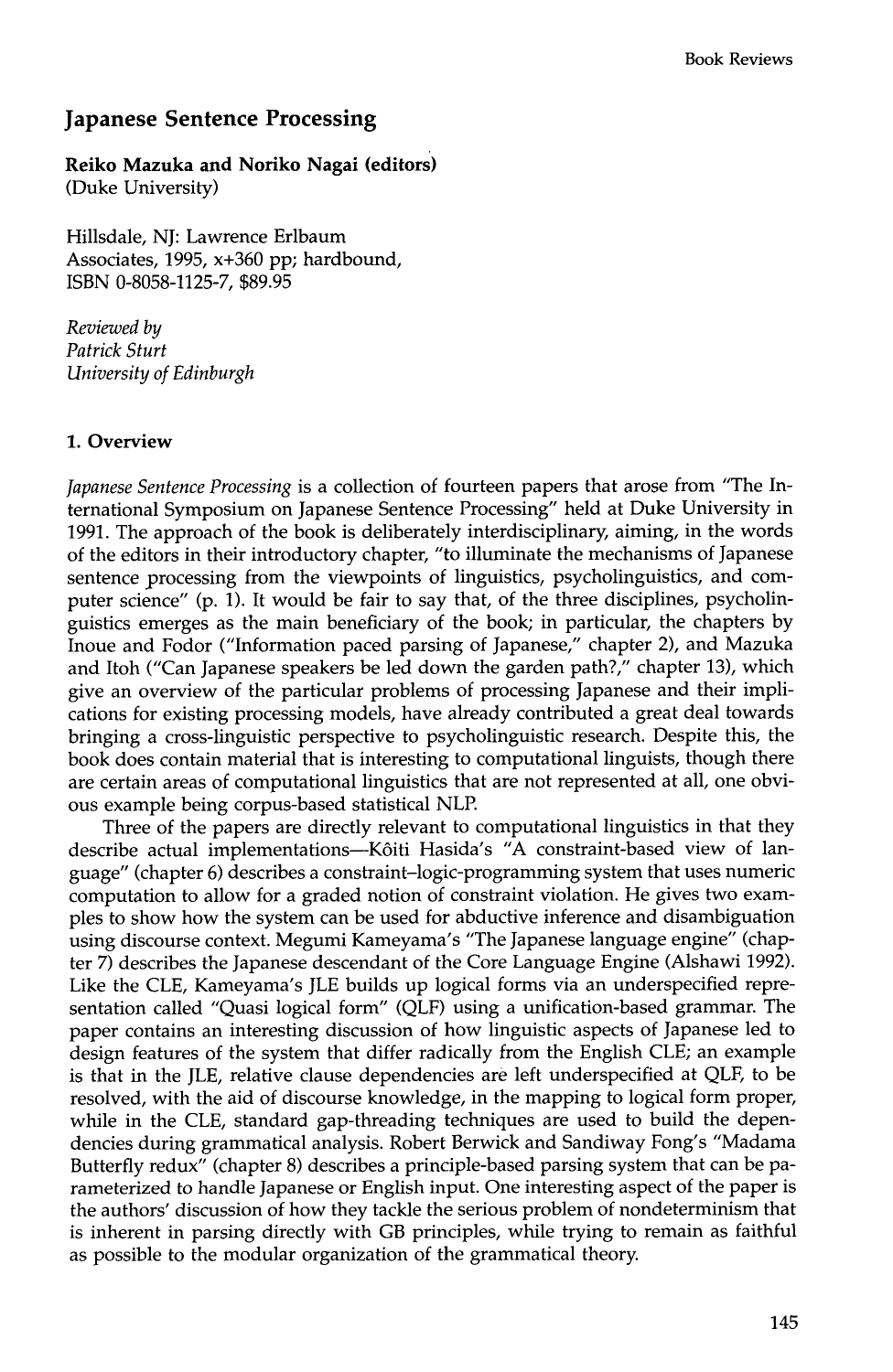The volume also contains an overview of Japanese Phrase Structure Grammar (JPSG) by Takao Gunji (chapter 5). JPSG is a declarative unification formalism similar to HPSG (Pollard and Sag 1994), but designed specifically for Japanese. The chapter introduces the main mechanisms of the theory, and shows how they can be applied to capture certain control and binding phenomena in Japanese.

The book also contains papers that describe models based on well-known computational formalisms, but which are stated at a theoretical level--Amy Weinberg's "Licensing constraints and the theory of language processing" (chapter 10) and Paul Gorrell's "Japanese trees and the garden path" (chapter 14) both discuss Japanese processing effects in the light of theoretical models based on Description Theory (Marcus, Hindle, and Fleck 1983).

Apart from the papers mentioned above, there are psycholinguistic papers reporting experimental results--Mineharu Nakayama's "Scrambling and probe recognition" (chapter 11) and Tsutomu Sakamoto's "Transparency between parser and grammar" (chapter 12). There are also papers that approach Japanese from the perspective of theoretical linguistics, but which make important use of processing and discourse Bradley Pritchett and John Whitman's "Syntactic representation and interpretive preference" (chapter 3), Noriko Nagai's "Constraints on topics and their gaps" (chapter 4), and Susumu Kuno's "Null elements in parallel structures in Japanese" (chapter 9).

## 2. Discussion

The book certainly succeeds in its aim of presenting Japanese sentence processing in an interdisciplinary light, yet there are places where a fuller synthesis could have been achieved. In general, the book would have benefited if the editors had arranged for each chapter to be followed by a short commentary discussing the content of the chapter from the perspective of a different discipline. For example, Mazuka and Itoh (chapter 13, p. 313) outline a "tentative attachment strategy," which involves a distinction between "segmenting" phrases and clauses (identifying the beginning and the end of each unit) and "attaching" them into the parse tree. As it stands, it is fairly difficult to gain a concrete grasp how this would work in an incremental parse. However, a commentary by a computational linguist could have outlined techniques to implement such a strategy (for example, various forms of underspecification, or chunking), and discussed the empirical consequences of adopting these. Equally, Hasida's paper (chapter 6), which argues for nonmodular information flow in a computational language processing system might have been followed by a commentary by a psycholinguist outlining the experimental evidence for and against modular information flow in human language processing, and comparing his model with other simultaneous constraint satisfaction models proposed within psycholinguistics (for example, that of MacDonald, Pearlmutter, and Seidenberg (1994)). Hasida's chapter would also have benefited from a discussion of the contributions that the proposed constraintbased system could make to the particular problems involved in processing Japanese; as it stands, the Japanese language does not even receive a mention, which, given the title of the book, is surprising to say the least.

The quality of editing is very high, and I have only found a small number of typos. Since none of them drastically affects the interpretation of the text, I will not list them here.